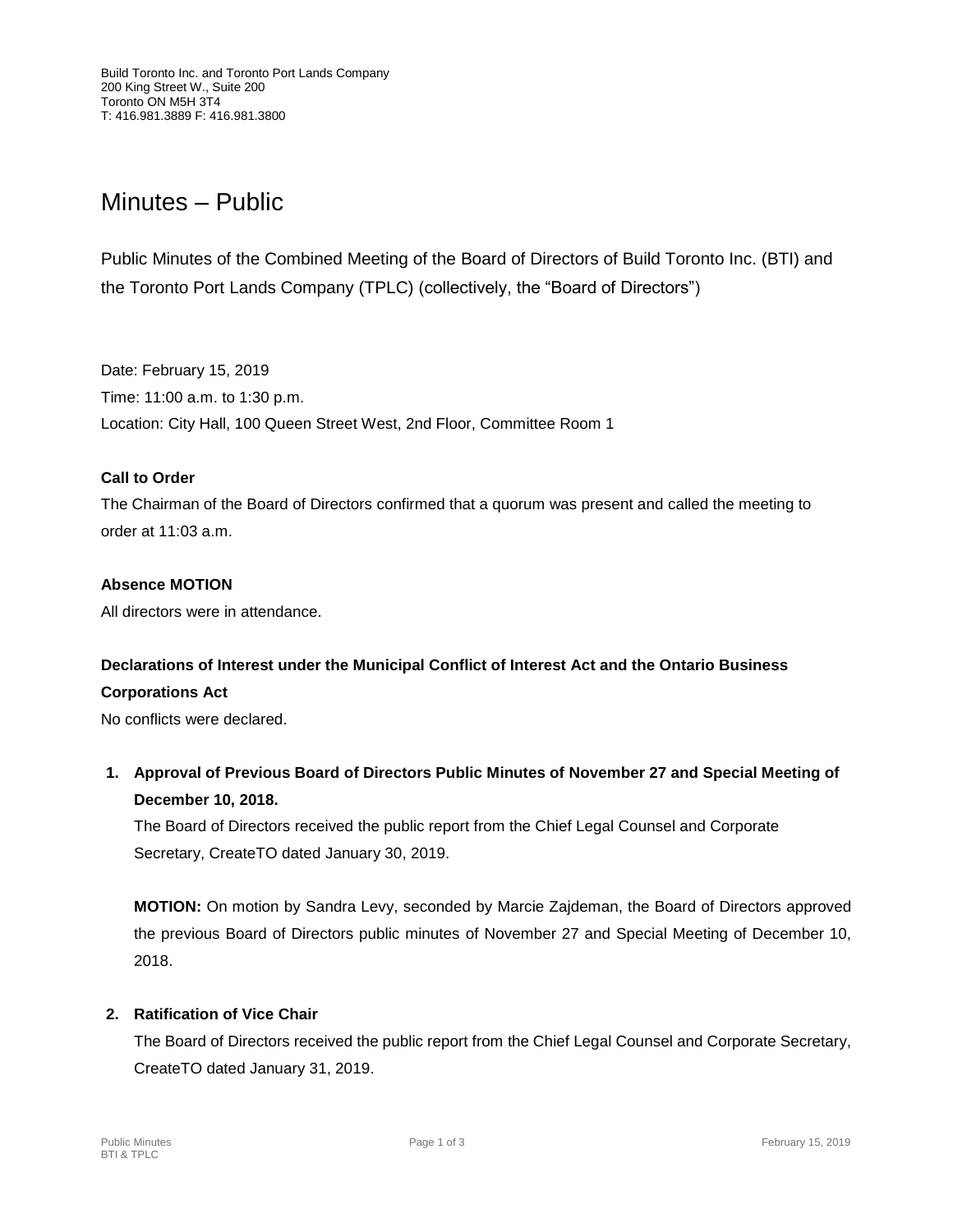**MOTION:** On motion by Dennis Fotinos, seconded by Dino Chiesa, the Board of Directors elected Ron Carinci to assume the position of Vice-Chair of the Board of each of Build Toronto Inc. and Toronto Port Lands Company.

#### **In Camera MOTION**

On motion by Jane Beatty and seconded by Ron Carinci, the Board of Directors resolved to close part of the meeting to the public to give consideration to confidential matters according to By-law No. 1 of the Corporations and the Companies' Shareholder Direction at 11:05 a.m.

*During the in camera session, the Board of Directors discussed the following matters:*

- **3. Approval of Previous Board of Directors Closed Session Minutes of November 27 and Special Meeting of December 10, 2018**
- **4. BTI Matters**
	- **a. 75 Billy Bishop**
	- **b. Pinewood**
- **5. TPLC Matters**
	- **a. Declaration of TPLC Dividend**
	- **b. Showline Status**
- **6. Changes in Authorized Signing Officers**
- **7. 2019 Schedule of Meetings**
- **8. Action Items**
- **9. Other Business**

#### **Adjournment**

**MOTION:** On motion by Dino Chiesa and seconded by Ron Carinci, the Board of Directors resolved to adopt the recommendations from its closed session and direct that these matters remain confidential in accordance with By-law No. 1 of the Corporations and the Companies' Shareholder Direction. The Board of Directors resumed its public session at 1:04 p.m. and the meeting was adjourned at 1:04 p.m.

#### **Attendance:**